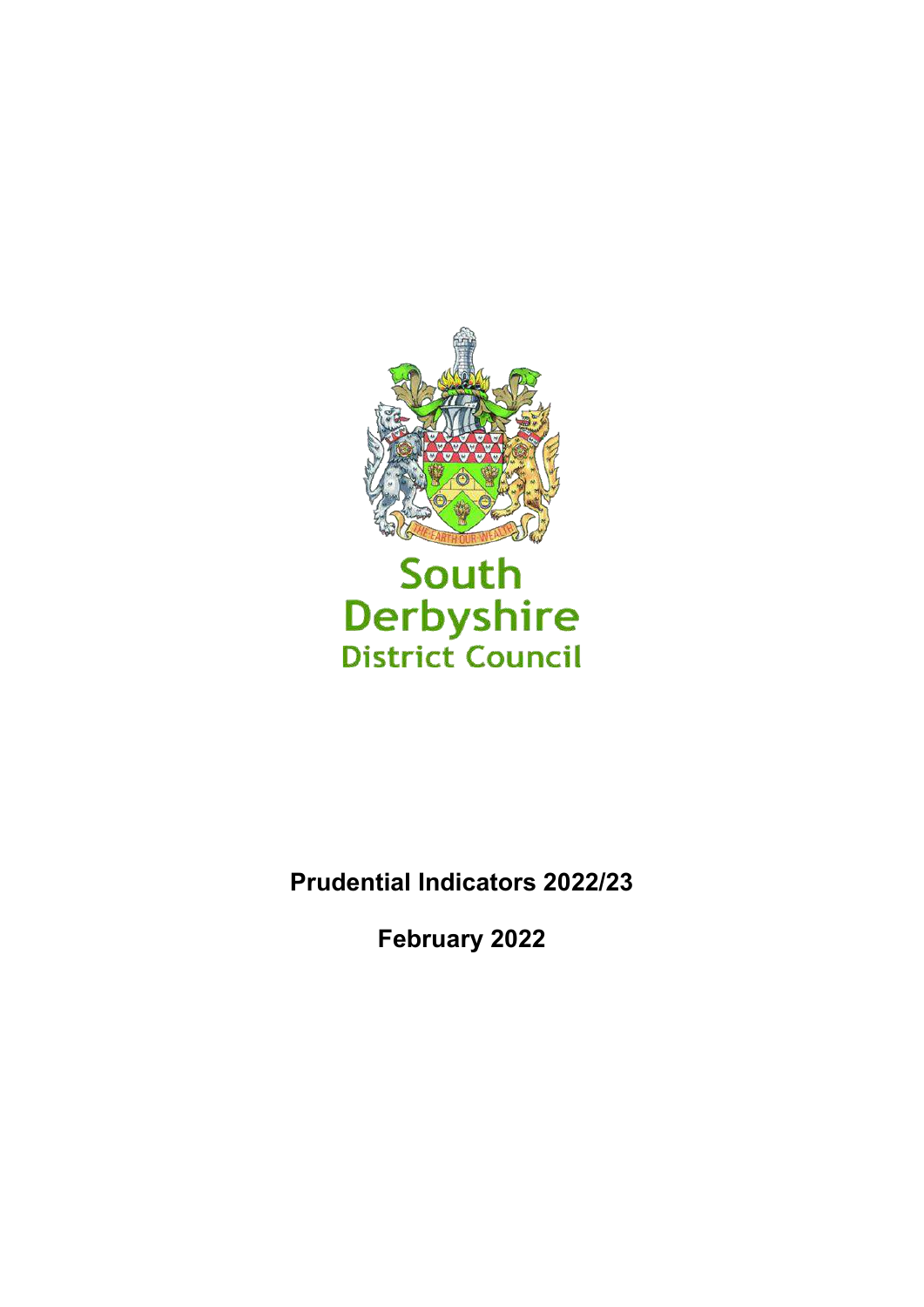# **Introduction**

The Local Government Act 2003 requires the Authority to have regard to the Chartered Institute of Public Finance and Accountancy's Prudential Code for Capital Finance in Local Authorities (the Prudential Code) when determining how much money it can afford to borrow. The objectives of the Prudential Code are to ensure, within a clear framework, that the capital investment plans of local authorities are affordable, prudent and sustainable, and that treasury management decisions are taken in accordance with good professional practice. To demonstrate that the Authority has fulfilled these objectives, the Prudential Code sets out the following indicators that must be set and monitored each year.

# **Estimated Capital Expenditure and Financing**

This is the approved capital investment programme for the General Fund, together with stock investment proposals included in the HRA Business Plan. The programme is summarised in the following table.

| <b>Estimated Capital</b><br><b>Expenditure £</b> | 2020/21   | 2021/22   | 2022/23   | 2023/24   | 2024/25   | 2025/26   | 2026/27   |
|--------------------------------------------------|-----------|-----------|-----------|-----------|-----------|-----------|-----------|
| <b>General Fund</b>                              | 1,538,110 | 3,610,332 | 5,336,123 | 1,127,893 | 1,732,442 | 1,916,760 | 849,211   |
| <b>HRA</b>                                       | 4,342,363 | 2,944,703 | 2,900,000 | 2,432,186 | 2,877,000 | 3,143,503 | 2,497,000 |
| <b>Total</b>                                     | 5,880,473 | 6,555,035 | 8,236,123 | 3,560,079 | 4,609,442 | 5,060,263 | 3,346,211 |
|                                                  |           |           |           |           |           |           |           |
|                                                  |           |           |           |           |           |           |           |
| Financed by £                                    | 2020/21   | 2021/22   | 2022/23   | 2023/24   | 2024/25   | 2025/26   | 2026/27   |
| Grants and                                       |           |           |           |           |           |           |           |
| Contribution                                     | 1,171,324 | 2,323,545 | 2,624,095 | 510,000   | 400,000   | 400,000   | 400,000   |
| <b>Council Resources</b>                         | 4,709,149 | 4,231,490 | 5,612,028 | 3,050,079 | 4,209,442 | 4,660,263 | 2,946,211 |

The current year estimated expenditure on the General Fund relates to significant investment into the asset base of the Council. Approval for a capital bidding round and scoring of bids following recommendations from the Service and Financial Planning Working Group was granted at Finance and Management Committee on the 9<sup>th</sup> July 2020.

Of the 14 bids receiving approval 9 are ongoing with capital expenditure expected to commence in the new financial year. Along with the capital projects approved on  $8<sup>th</sup>$  October 2020, the Council continues to invest in its ICT Strategy and vehicle replacement programme. The Council is also delivering projects across the District funded through the Better Care Fund.

Subsequent years' expenditure relates to the phasing of the larger Capital projects, continuing asset replacement program and investment onto the Council's ICT Strategy.

The general downward trend of HRA expenditure relates to the reduction in New Build Properties and a reduction in major works due to the need to set-aside funds for the repayment of debt. Current plans are to complete on the purchase of 5 new homes by the end of 2022/23, of the 5 new homes 2 are the result of a land swap and 3 will be purchased. The major repairs have a five-year plan for improving Council properties to decent homes standard.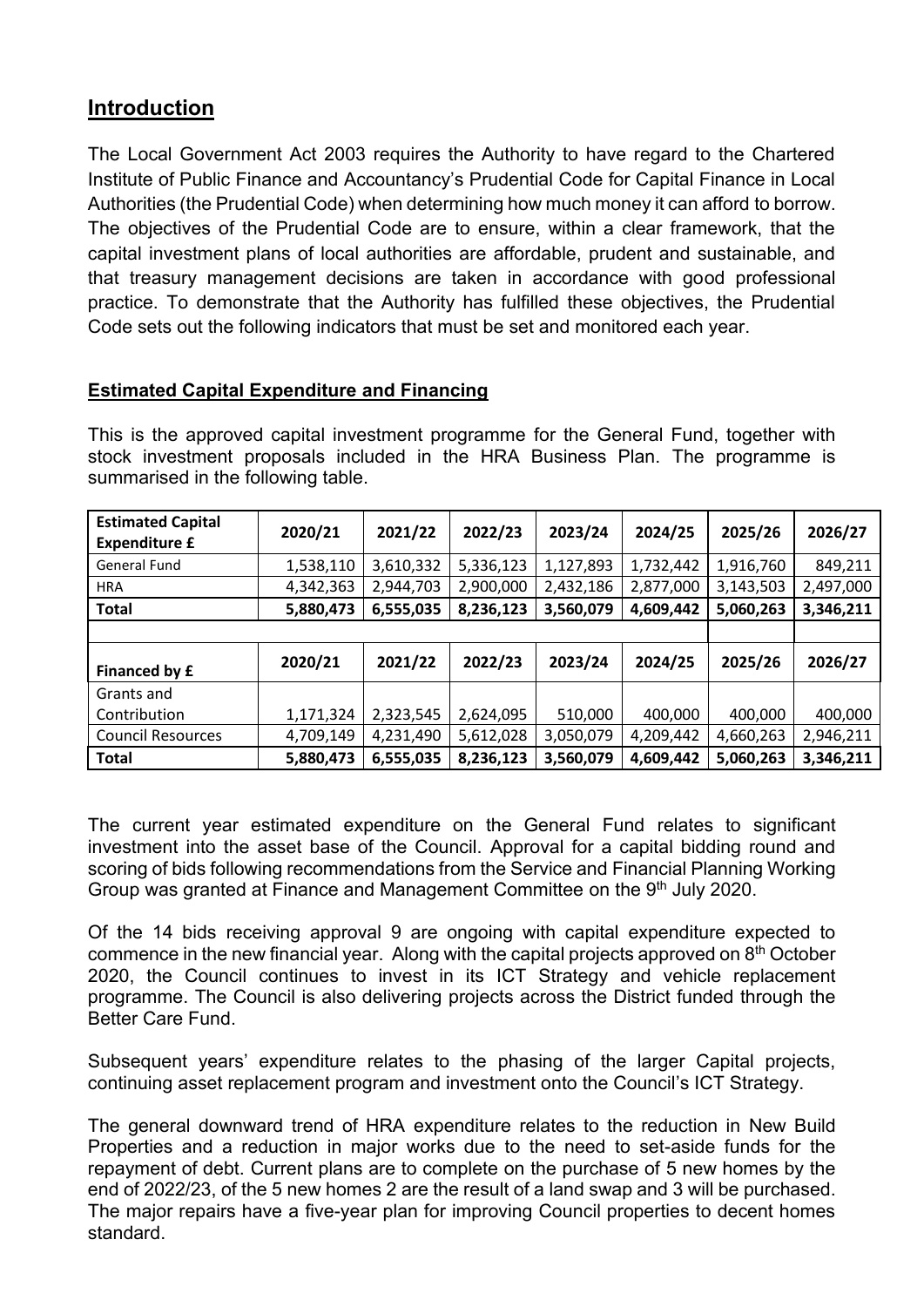Overall, the capital expenditure programme is financed from Government grants, external contributions, Council reserves and capital receipts.

The table highlights that the five-year investment programme is fully funded. If all financing is not secured, expenditure will need to be curtailed or other resources and reserves identified.

Due to the current level of reserves and cash on deposit, current policy is that any longer term borrowing is undertaken only as a last resort to meet any shortfall; any new borrowing will only be undertaken prudentially within the Council's debt limits.

### **The Council's Borrowing Need or Capital Financing Requirement (CFR)**

The CFR is a measure of the Council's underlying need to borrow for capital investment and is based on the net value of fixed assets contained in the Council's Balance Sheet.

The CFR does not necessarily represent the amount of actual external debt outstanding. This is due to the fact that not all borrowing previously allowed has in effect taken place against this requirement, but is being financed internally through cash deposits and reserves.

Capital expenditure that has not been immediately paid for increases the CFR through additional borrowing, including internally. The CFR is reduced following debt repayment or through setting-aside revenue sums to repay internal borrowing.

The Council is required to pay off an element of the accumulated General Fund CFR each year through a revenue charge called the Minimum Revenue Provision (MRP). In addition, a Voluntary Revenue Provision (VRP) is made where borrowing has taken place on a prudential basis.

There is no requirement to make a MRP for the HRA. However, money is being set-aside to repay HRA debt in accordance with the maturity profile. This strategy is reflected in the HRA's Financial Plan.

|                                   | 2020/21 | 2021/22   | 2022/23 | 2023/24   | 2024/25      | 2025/26 | 2026/27  |
|-----------------------------------|---------|-----------|---------|-----------|--------------|---------|----------|
| <b>Expected CFR</b>               | £'000   | £'000     | £'000   | £'000     | £'000        | f'000   | f'000    |
| CFR b/fwd                         | 66,572  | 66,251    | 55,993  | 55,798    | 45,610       | 45,455  | 45,307   |
| <b>Add New Financing</b>          | 0       | 0         | 0       | 0         | 0            | 0       | 0        |
| Less MRP                          | $-190$  | $-182$    | $-175$  | $-168$    | $-155$       | $-148$  | $-142$   |
| Less VRP                          | $-131$  | $-76$     | $-21$   | $-21$     | $\mathbf{0}$ | 0       | 0        |
| Less Debt Repayment               | 0       | $-10,000$ | 0       | $-10,000$ | 0            | 0       | $-10000$ |
| CFR c/fwd                         | 66,251  | 55,993    | 55,797  | 45,609    | 45,455       | 45,307  | 35,165   |
| <b>General Fund</b><br>Proportion | 4,667   | 4,409     | 4,214   | 4,026     | 3,871        | 3,723   | 3,581    |
| <b>HRA Proportion</b>             | 61,584  | 51,584    | 51,584  | 41,584    | 41,584       | 41,584  | 31,584   |
| <b>Total</b>                      | 66,251  | 55,993    | 55,798  | 45,610    | 45,455       | 45,307  | 35,165   |

A summary of the CFR estimates is shown in the following table.

The VRP has reduced to zero due to the repayment of previous internal borrowing schemes relating to the purchase of receptacles to extend the kerbside recycling scheme in 2013,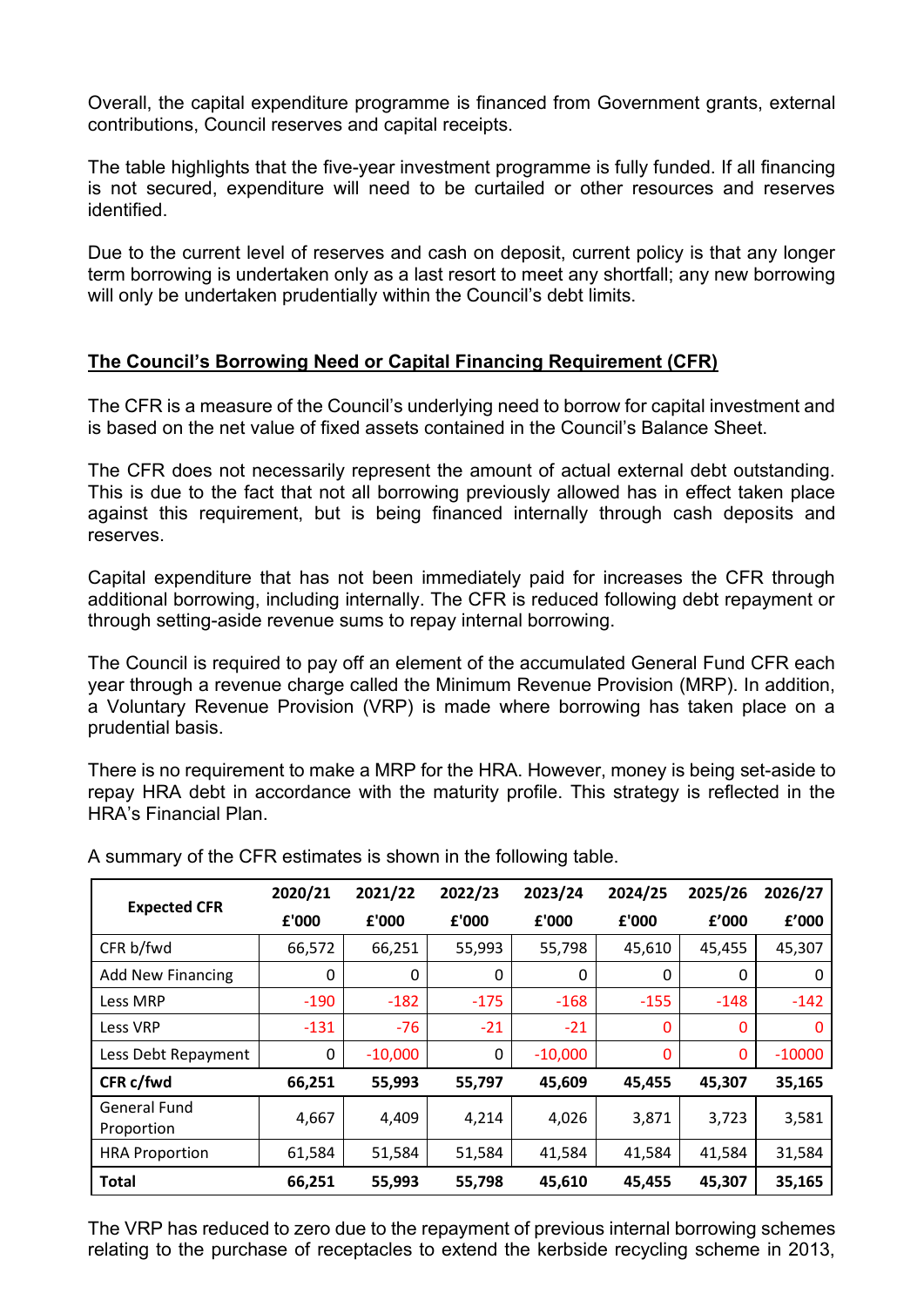together with the repayment of the internal borrowing for the Grove Hall Extreme Sports projects.

# **Debt Pools**

The Council operates two separate Debt Pools, one for the General Fund and one for the Housing Revenue Account (HRA). There is no external debt currently outstanding on the General Fund, although it has a positive CFR representing an underlying borrowing need.

The General Fund CFR is reduced each year by a statutory revenue charge known as the Minimum Revenue Provision (MRP). In addition a Voluntary Revenue Provision (VRP) is made where borrowing has been undertaken on a prudential basis.

There is no requirement to make a MRP or VRP in the Housing Revenue Account. The HRA has debt outstanding of just over £57m. This represents the debt inherited under the selffinancing framework for Council Housing.

Although no MRP is required for the HRA, money is being set-aside to repay the HRA debt in accordance with the maturity profile. This strategy is reflected in the HRA's Financial Plan. The expected CFRs over the current financial planning period to 2026/27 are detailed in the following table.

| <b>Expected CFR</b>               | 2020/21<br>£'000 | 2021/22<br>£'000 | 2022/23<br>£'000 | 2023/24<br>£'000 | 2024/25<br>£'000 | 2025/26<br>f'000 | 2026/27<br>£'000 |
|-----------------------------------|------------------|------------------|------------------|------------------|------------------|------------------|------------------|
| <b>General Fund</b><br>Proportion | 4,667            | 4,409            | 4.214            | 4,026            | 3,871            | 3,723            | 3,581            |
| <b>HRA Proportion</b>             | 61,584           | 51,584           | 51,584           | 41,584           | 41,584           | 41,584           | 31,584           |
| <b>Total</b>                      | 66,251           | 55,993           | 55,798           | 45,610           | 45,455           | 45,307           | 35,165           |

The CFR on the General Fund will continue to reduce over the medium-term due to MRP/VRP being applied. These charges for all years are included in the Council's base budget.

Effectively, the MRP/VRP creates a cash amount in the Council's budget in order to write down the underlying borrowing requirement.

The larger CFR on the HRA has remained static in previous years, the first repayment of £10m self-financing loans is due in March 2022, with another repayment in March 24, after these payments the CFR is forecast to remain static for a period, unless any new borrowing is required.

#### **Limits to Borrowing Activity**

The Council is required to set limits on overall borrowing (net of investments). This controls borrowing and ensures that the Council does not, except in the short term, exceed the total of the CFR in the preceding year, plus the estimates of any additional CFR for the current and the next two financial years.

A short term deviation is allowed for flexibility if a limited amount of borrowing was required to meet temporary shortfalls in cash flow. The estimated position is detailed in the following table.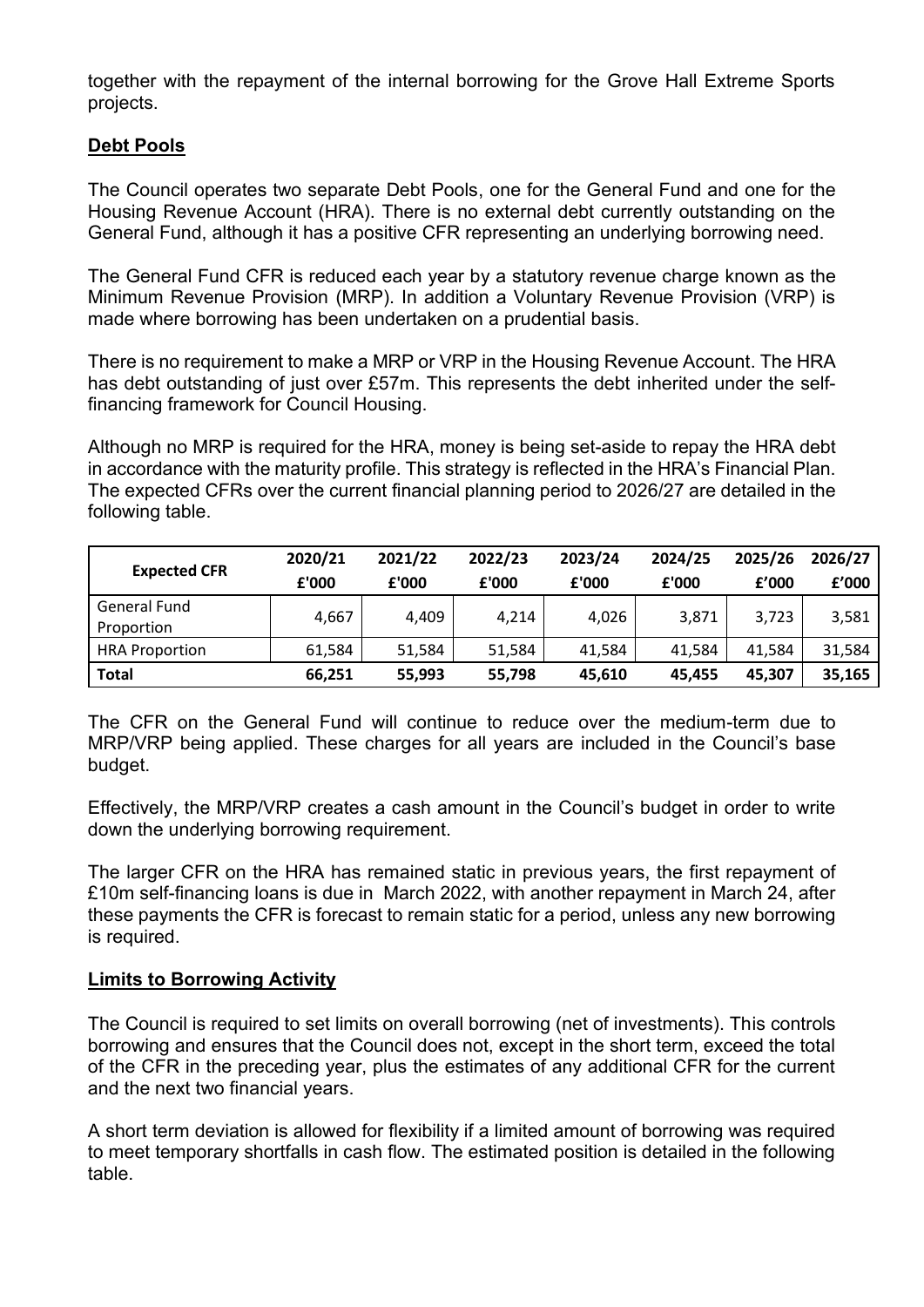| <b>Estimated Borrowing Compared</b> | 2020/21 | 2021/22 | 2022/23 | 2023/24 | 2024/25 | 2025/26 | 2026/27 |
|-------------------------------------|---------|---------|---------|---------|---------|---------|---------|
| to the CFR                          | £'000   | £'000   | £'000   | £'000   | £'000   | f'000   | £'000   |
| <b>Gross Borrowing - HRA</b>        | 57,423  | 47.423  | 47.423  | 37,423  | 37,423  | 37,423  | 27,423  |
| Gross Borrowing - General Fund      |         |         |         |         |         |         |         |
| <b>Total Gross Borrowing</b>        | 57,423  | 47,423  | 47,423  | 37,423  | 37,423  | 37,423  | 27,423  |
| <b>Total CFR</b>                    | 66,251  | 55,993  | 55,798  | 45,610  | 45,455  | 45,307  | 35,165  |

The above table shows that as gross borrowing is likely to remain below the CFR, the Council will comply with this Prudential Indicator.

# **The Authorised Limit for External Debt**

This is the limit beyond which external debt is prohibited. It is the statutory limit determined under section 3(1) of the Local Government Act 2003. The debt cap for HRA self-financing was removed by the Government in 2018/19.

#### **The Operational Boundary for External Debt**

This represents the expected external debt during the course of the year, but it is not a limit. It is designed to aid the Chief Finance Officer to manage treasury activity on a daily basis and acts as an early warning sign of any potential issues. It includes a provision for temporary borrowing of £5m. As in recent years, it is not expected that any temporary borrowing will be required, but is included as a contingency should cash flow become negative in the short-term.

The Limit and Boundary are summarised in the following table.

|                                 | 2020/21 | 2021/22 | 2022/23 | 2023/24 | 2024/25 | 2025/26 | 2026/27 |
|---------------------------------|---------|---------|---------|---------|---------|---------|---------|
| <b>Debt Limits</b>              | £'000   | £'000   | £'000   | £'000   | £'000   | f'000   | £'000   |
| Authorised Limit - General Fund | 4,667   | 4,409   | 4,214   | 4,026   | 3,871   | 3,723   | 3,580   |
| Authorised Limit - HRA          | 66,853  | 66,853  | 66,853  | 66,853  | 66,853  | 66,853  | 66,853  |
| <b>Operational Boundary</b>     | 62,423  | 52,423  | 42,423  | 42,423  | 42,423  | 42.423  | 32,423  |

As noted above, there is no longer a debt cap on the HRA and therefore borrowing is no longer restricted but it must remain affordable over the plan.

To ensure affordability, the Chief Finance Officer has retained the former limit.

#### **Cost of Debt to Finance Capital Expenditure**

This indicator shows how much per year the costs of borrowing impact upon each household (at Band D Council Tax rate) in the District and for each council tenant (HRA).

As there is no actual debt on the General Fund, the impact on Council Tax is positive as this represents interest on cash deposits.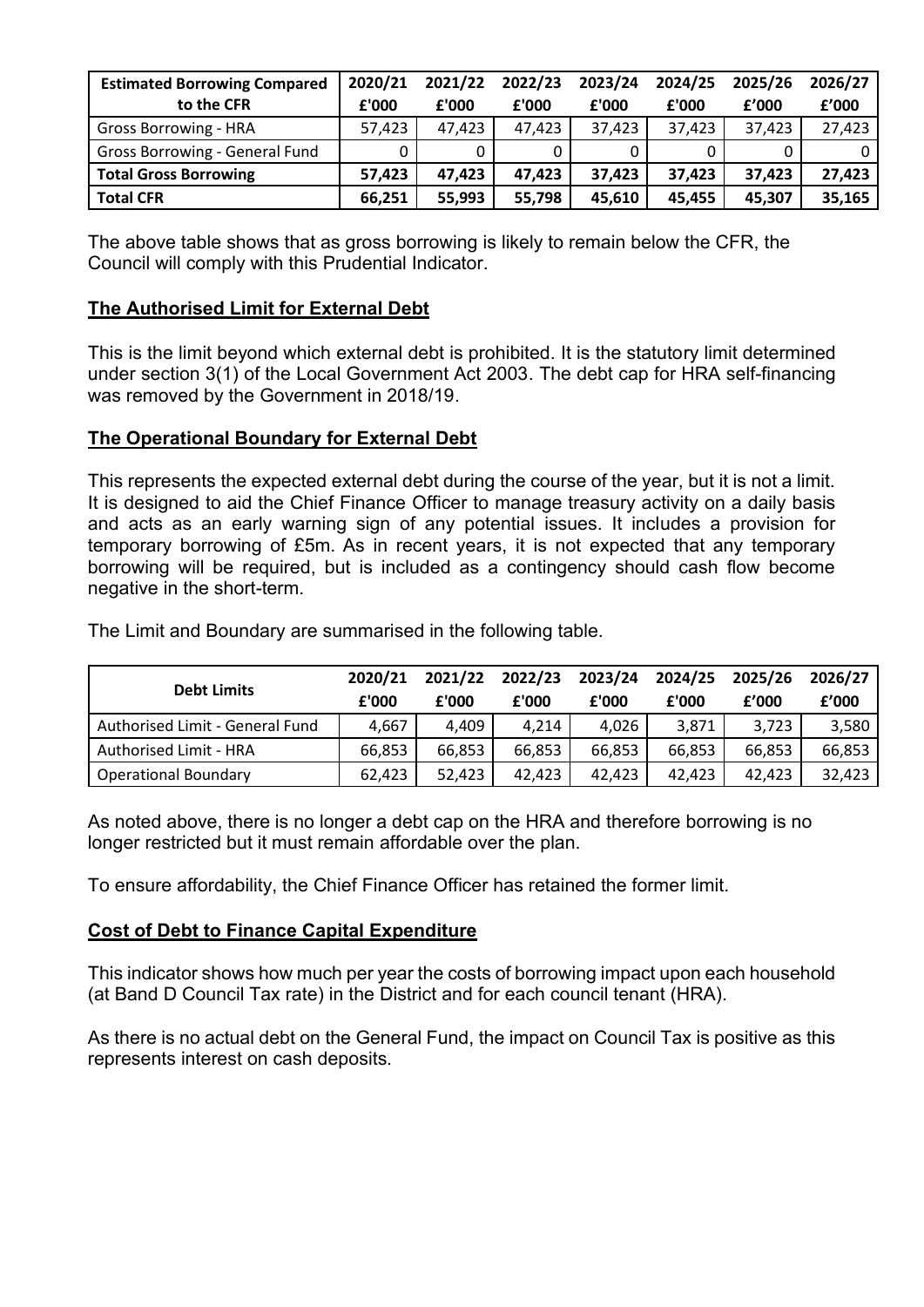| <b>Cost of Servicing</b>                                           | 2020/21    | 2021/22    | 2022/23    | 2023/24   | 2024/25   | 2025/26   | 2026/27   |
|--------------------------------------------------------------------|------------|------------|------------|-----------|-----------|-----------|-----------|
| <b>Debt</b>                                                        | £'000      | £'000      | £'000      | £'000     | £'000     | f'000     | f'000     |
| <b>Estimated Net</b><br>Interest Received -<br><b>General Fund</b> | $-247,667$ | $-150,000$ | $-100,000$ | $-81,960$ | $-80,000$ | $-80,000$ | $-80,000$ |
| <b>Estimated Band D</b><br>Properties (per MTFP)                   | 34,474     | 35,218     | 36,702     | 37,548    | 38,393    | 39,286    | 40,179    |
| Cost per Band D<br><b>Property</b>                                 | $-E7.18$   | $-E4.26$   | $-E2.72$   | $-E2.18$  | $-E2.08$  | $-E2.04$  | $-£1.99$  |
|                                                                    |            |            |            |           |           |           |           |
| <b>Estimated Net</b><br>Interest Payable -<br><b>HRA</b>           | 1,540,408  | 1,737,855  | 1,456,005  | 1,456,085 | 1,186,167 | 1,186,251 | 1,186,251 |
| <b>Estimated Dwellings</b><br>(per MTFP)                           | 2,931      | 2,949      | 2,937      | 2,919     | 2,901     | 2,883     | 2,865     |
| <b>Annual Cost per</b><br><b>Dwelling</b>                          | £525.56    | £589.30    | £495.75    | £498.83   | £408.88   | £411.46   | £414.05   |

### **The Use of the Council's Resources and the Investment Position**

The Council has available at any one time, reserves and balances which are held to finance future expenditure commitments or to act as a contingency sum as recommended by the Council's Chief Finance Officer.

These balances are available for investment on a short-term basis in accordance with the Investment Strategy. The expected level of reserves and balances is shown in the following table.

| <b>Estimated Usable</b>        | 2020/21 | 2021/22 | 2022/23 | 2023/24 | 2024/25 | 2025/26 | 2026/27  |
|--------------------------------|---------|---------|---------|---------|---------|---------|----------|
| <b>Reserves</b>                | £'000   | £'000   | £'000   | £'000   | £'000   | f'000   | £'000    |
| <b>General Fund</b>            | 12,796  | 11,402  | 9,913   | 7,260   | 4,309   | 1,003   | $-2,436$ |
| Earmarked                      | 21,518  | 21,688  | 20,184  | 19,750  | 18,665  | 17,566  | 17,117   |
| Capital Receipts and<br>Grants | 12,217  | 11,168  | 10,651  | 10,135  | 9,620   | 9,098   | 8,570    |
| Debt Repayment                 | 8,006   | 1,600   | 5,693   | 14      | 3,218   | 6,160   | 48       |
| <b>HRA General Reserve</b>     | 8,430   | 6,727   | 5,107   | 3,509   | 2,952   | 2,772   | 2,221    |
| <b>Total Reserves</b>          | 62,967  | 52,585  | 51,548  | 40,668  | 38,765  | 36,600  | 25,520   |

The above table shows that overall the level of resources is expected to decrease over the financial period and it assumes in particular, that forecasted deficits on the General Fund will be financed from general reserves until budget savings or additional income are identified. When identified, the level of resources will remain higher.

Based on this level of reserves, it is estimated that the Council will continue to have funds available for investment each year. In accordance with the Investment Strategy, these investments will continue to be held in short-term (less than 364 days) deposit accounts.

#### **Ratio of Financing Costs to Net Revenue Stream**

This indicator shows the trend in the net cost of borrowing (allowing for investment income) against the net revenue stream, i.e. Council Tax for the General Fund and Rent Income for